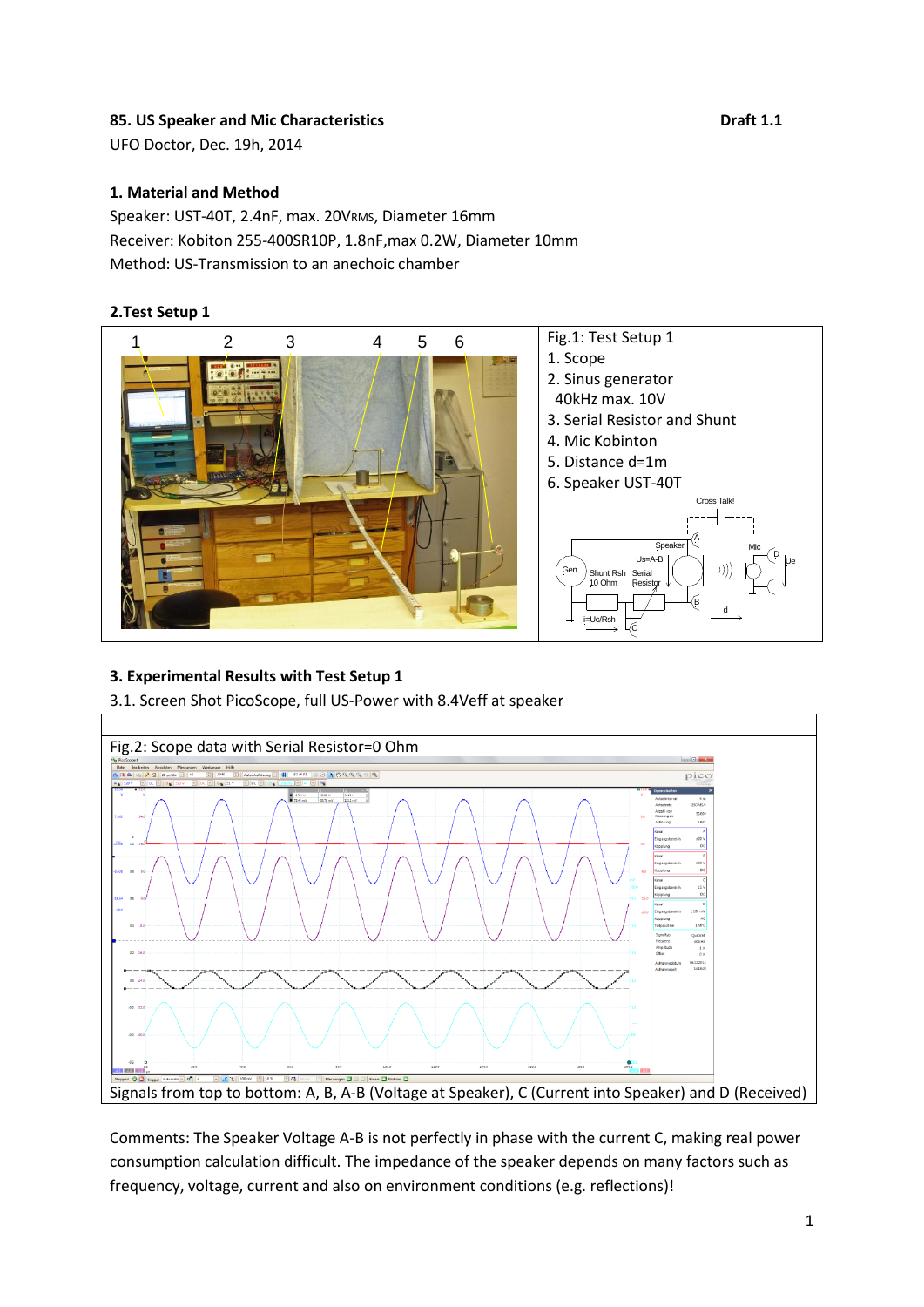# 3.2. Evaluated Data for variable Input Voltage at distance d=1m



3.3. Data with UST-40 and Kobinton Speaker to Kobitone Mic

Receiver: Kobiton R with 37dB Amplifier, Distance 1m

- 1: UST-40 Speaker directed to Receiver
- 2: Kobiton Speaker directed to Receiver
- 3: Kobiton Omnidirectional Speaker



Note: Since the speaker is primarily a capacitor, the input current appears about 0.5 to 5 usec before the supply voltage! The maximum phase angle, depending on frequency, was 84 degree, meaning a Cos phi is 0.1.This leads to high current, high apparent but low effective power.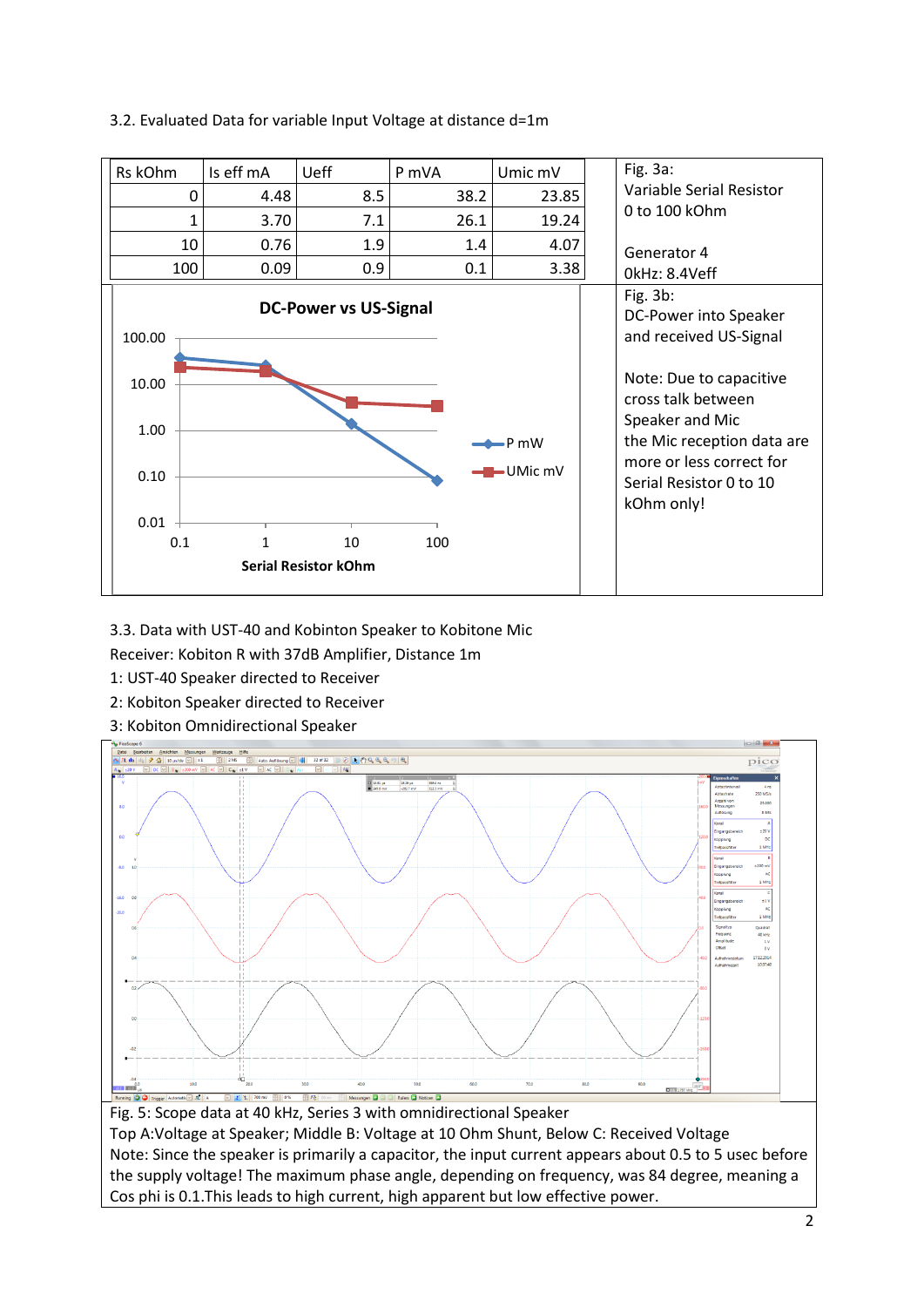

3.4. Evaluated Data, with complex apparent (VA) and effective power (W)